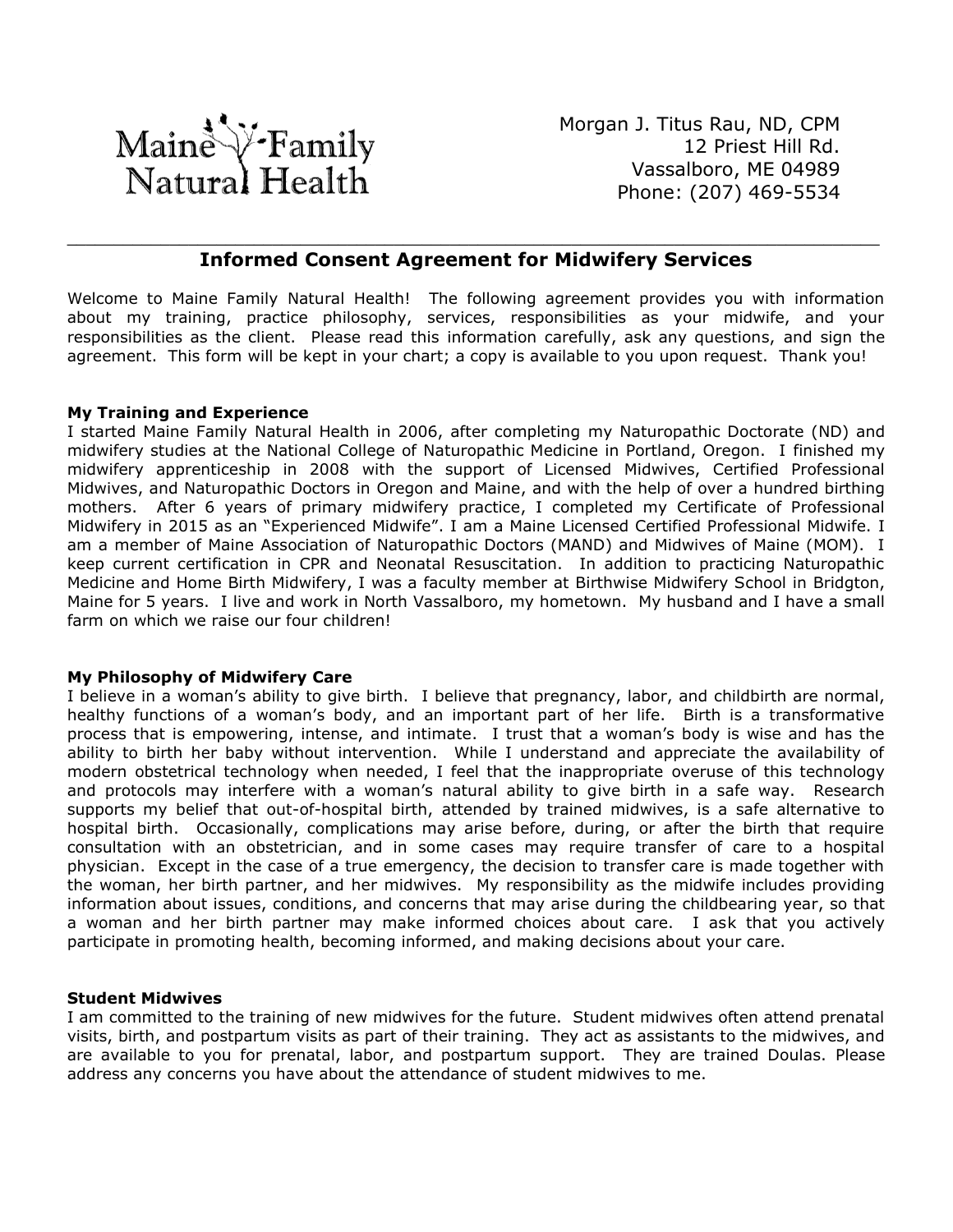## **Midwifery in Maine**

The state of Maine licenses and regulates Certified Professional Midwives. Any complaints about a midwife's care should be directed to the Maine Board of Complementary Medicine.

I do not carry malpractice insurance and I do not submit claims to medical insurance providers. Some private insurance companies may offer third party reimbursement. I am an "out-of-network" provider.

## **Eligibility for Care**

Not all women who desire a home birth are good candidates. Some risk factors and preexisting conditions that may rule out home birth for a woman include:

- o Preexisting medical conditions (epilepsy, diabetes, hypertension, etc.)
- o Previous Cesarean Section
- o Multiple births (twins, triplets, etc.)
- o Breech position at term
- o Pre-eclampsia
- o Gestational Diabetes, uncontrolled
- o Premature labor (prior to 37 weeks)
- o Postdates labor (after 43 weeks)
- o Poor nutrition

#### **Benefits and Risks of Home Birth**

Birth has some risks, no matter where it takes place. Statistically, the risk of home birth is not greater than in hospital, but the risks are different. Analysis of infant and maternal mortality rates for planned home births with trained attendants shows that they are identical to hospital rates, and reduce the likelihood of C-section, episiotomy, and other interventions. Countries with the lowest infant and maternal morbidity and mortality rates have one common theme: midwives in attendance at the birth. The United States has the highest cesarean section rate and highest infant and maternal mortality rates of any of the highincome, developed nations. Increased access to technology does not guarantee perfect outcomes in childbirth, and may actually contribute to poor outcomes because of overuse.

The benefits of home births are centered on the principle that when a woman is in a comfortable environment, surrounded by people she trusts, she will feel safer and birth normally. She has greater control over how she labors and births, and she is able to act intuitively and trust her body. The risk of infection is reduced because she is in her own environment, with less exposure to new or unfamiliar pathogens. Birthing at home offers privacy, flexibility, and an uninterrupted flow of the birth process.

The risks of home birth are centered on the fact that advanced technology is not immediately available. There are very few true obstetrical emergencies in healthy, low-risk women; most problems arise slowly and allow time for a calm hospital transfer. Midwives are trained to handle certain complications. However, emergencies do exist, and a woman and her birth partner must be willing to accept that risk. In the case of a surprise emergency, emergency support measures are begun at home until emergency help arrives. Rarely, babies and mothers are injured or die in birth, both in the hospital and at home. In choosing the distinct benefits of home birth, the woman and her partner must be willing to assume responsibility for the risks of that choice. The outcomes of birth cannot be completely safeguarded. Each family chooses the setting and attendants that they feel will most effectively support their process, in a way that reaffirms their values, beliefs, and sense of well-being.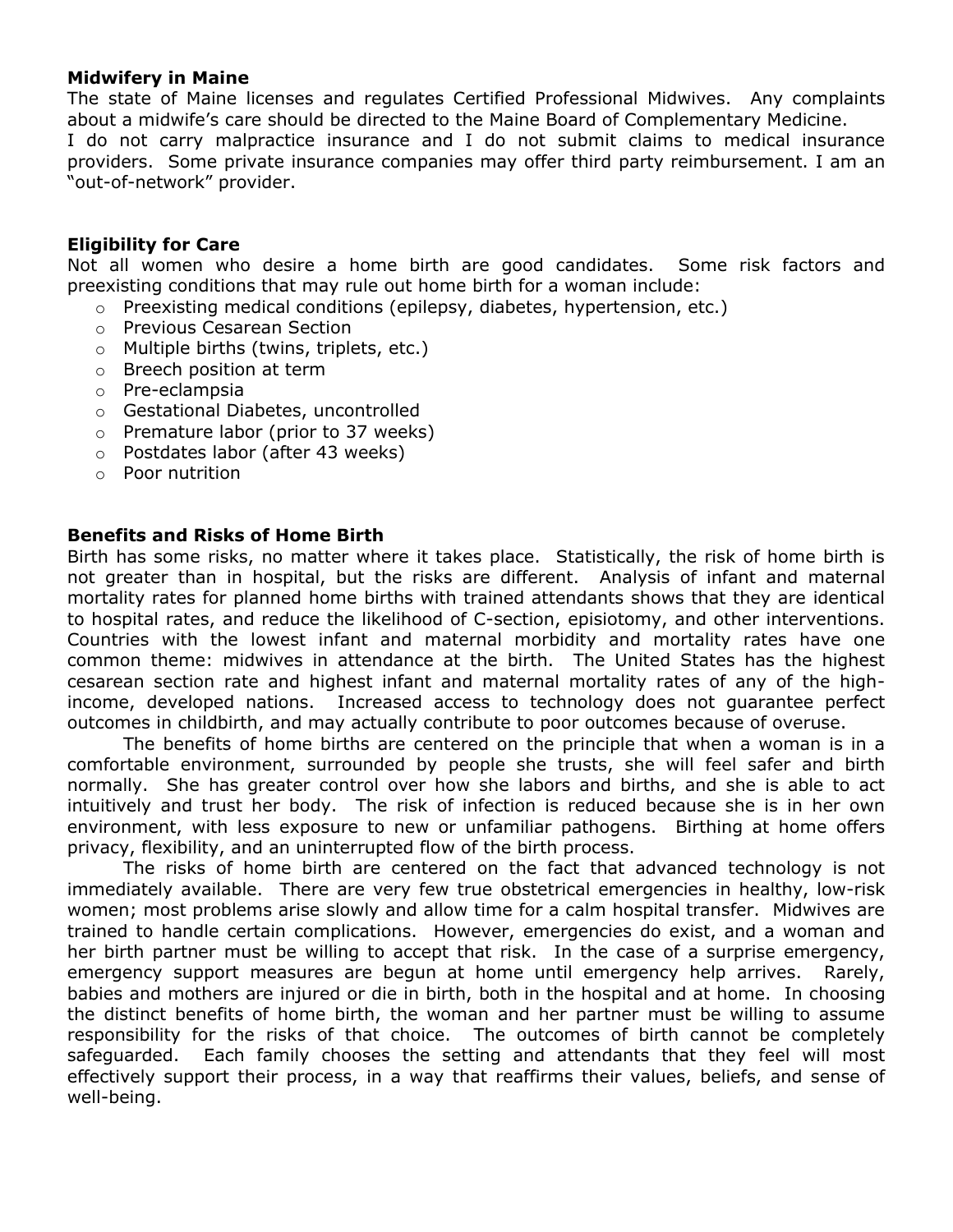# **Services Available to You**

#### **Prenatal Care:**

- o Free Consult visit
- o Initial prenatal lab work (lab fees are additional cost)
- o Monitoring of weight, blood pressure, pulse, fetal heart rate, uterine growth, and position of the baby.
- o Hemoglobin monitoring
- o Blood glucose screening if desired or necessary
- o Group B Strep culture if desired
- o Nutritional and lifestyle counseling
- o Birth education
- o Documentation of all interactions
- o Home Visit at approximately 36 weeks
- o 24 hour on-call availability after 37 weeks

## **Birth:**

- o Labor support
- o Labor assessment
- o Fetal monitoring
- o Waterbirth (if desired and appropriate)
- o Management of birth of the baby and placenta
- o Suturing of perineal or vaginal tears, as needed
- o Newborn Exam
- o Monitoring condition of mother and baby until stable

#### **Postpartum Care:**

- $\circ$  Home visits 1 and 3 days following the birth
- $\circ$  Office visits 1, 2, and 6 weeks following the birth
- o Birth certificate filing
- o 24 hour on-call availability up to 6 weeks
- o Breastfeeding counseling
- o Newborn Metabolic Screen, unless declined
- $\circ$  Contraceptive and Birth Control counseling and management, as desired
- o Pap smear, as indicated
- o Well-Woman care: annual exam, including the following testing if desired: STD testing, pap smear, lab work as indicated, hemoglobin check, and clinical breast exam.

## **Services I Do Not Provide:**

- o Chemical pain relief
- o IV antibiotics
- o Pitocin induction or augmentation
- o Cesarean Section
- o Forcep of Vacuum Extractor assisted delivery
- o Pregnancy Termination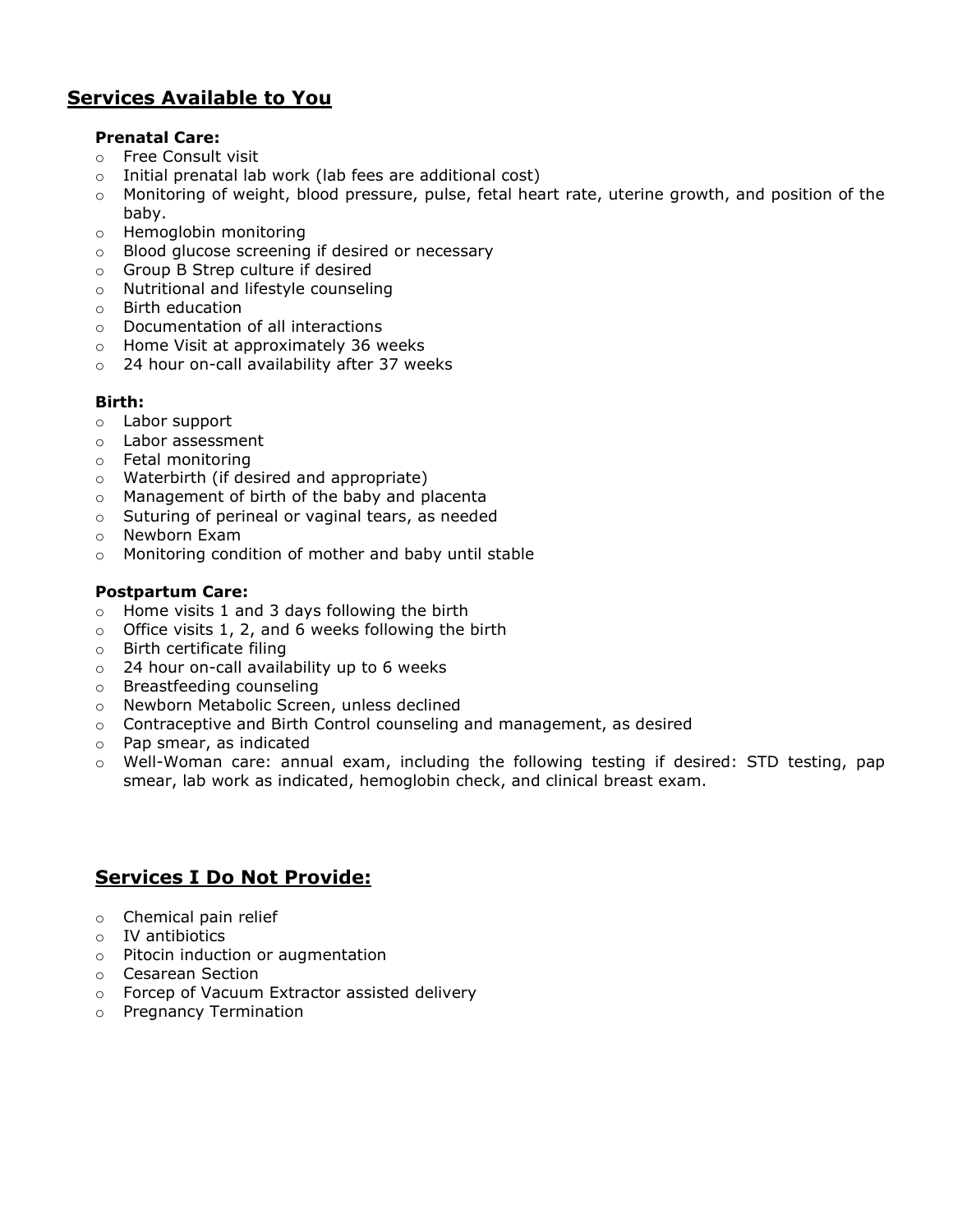# **Risk Factors that Require Transfer of Care to Hospital:**

- o Preexisting medical conditions (epilepsy, diabetes, hypertension, etc.)
- o Multiple births (twins, triplets, etc.)
- o Placenta Previa
- o Breech position at term
- o Pre-eclampsia or Toxemia
- o Gestational Diabetes, uncontrolled by diet, requiring medication
- o Premature labor (prior to 37 weeks)
- o Postdates labor (after 42 weeks)
- o Poor nutrition
- o Hemorrhage that cannot be controlled with herbs, IM Pitocin, IM methergine, or uterine massage
- o Placental Abruption
- o Cord Prolapse
- o HELLP Syndrome
- o Uterine Prolapse
- o If there is suspicion of retained placenta or tissues in the uterus (pain, abnormal odor to lochia)
- $\circ$  Cervical laceration or 3<sup>rd</sup> Degree or greater perineal tear requiring suturing
- o Hypovolemia or blood loss in baby
- o Non-vigorous baby that does not respond to resuscitation methods
- o Respiratory distress in baby
- o Abnormalities in baby that require evaluation and treatment in hospital (suspected heart defects, organ defects, suspected chromosomal anomalies, breathing abnormalities, inability to latch or suck, etc.)
- o Maternal or Infant fever
- o Jaundice in the newborn, especially if <24hours of age or jaundiced at any age below the umbilicus
- o Weight loss more than 10% birth weight in the newborn
- o Postpartum depression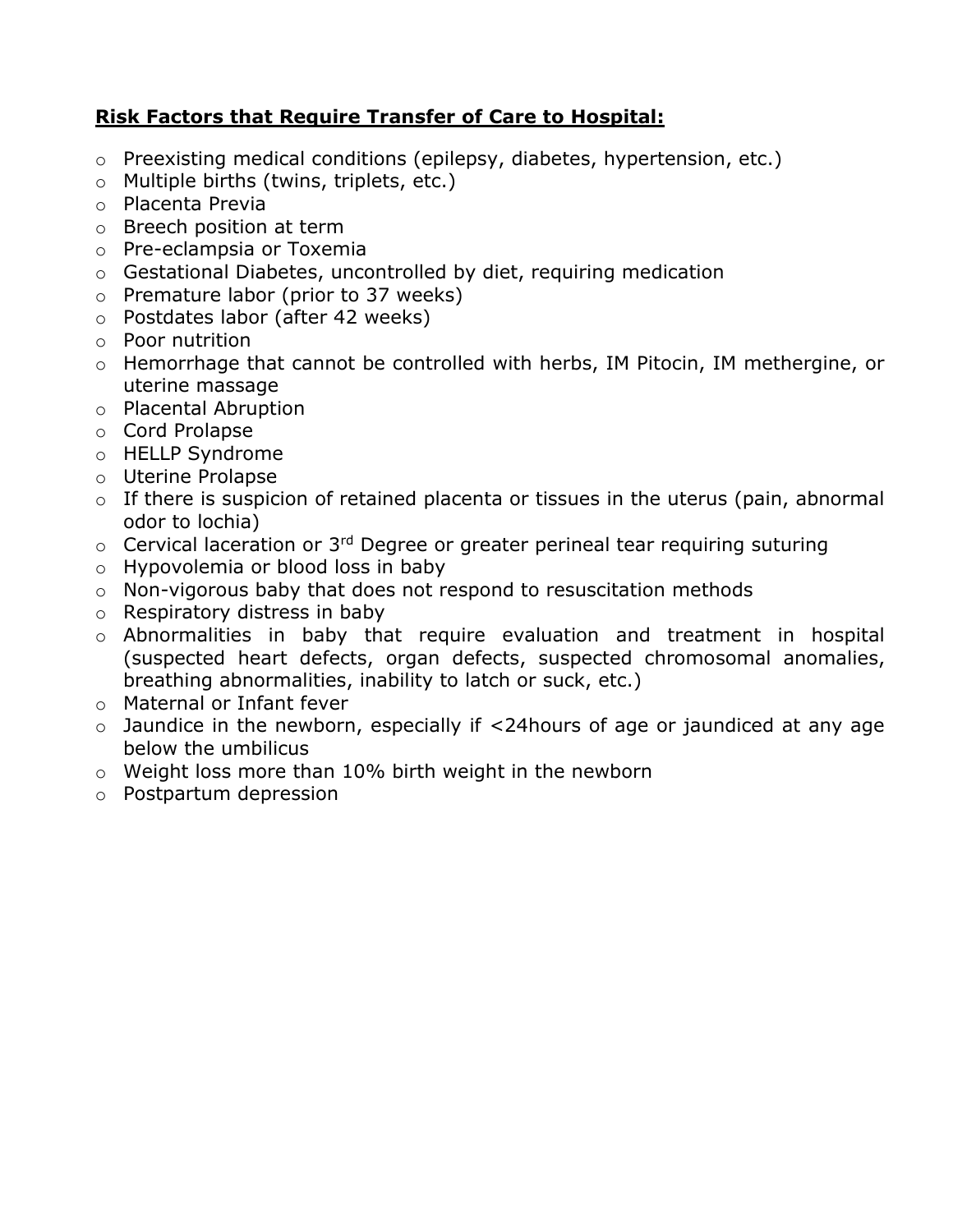#### **Responsibilities of the Midwives and Assistants:**

- $\circ$  I and my assistants will treat all clients with care and respect, and keep all information concerning that care confidential.
- $\circ$  I and my assistants will be available to clients for phone consultation, and after 37 weeks gestation can be reached 24 hours a day by phone or pager. In the case of my serious illness, family emergency, or attendance with another laboring woman, access to another midwife will be provided to ensure complete coverage.
- $\circ$  I and my assistants will maintain current certification in Neonatal Resuscitation and infant, child, and adult CPR.
- $\circ$  I will fill out and file with the state of Maine a legal Birth Certificate.

#### **Responsibilities of the Client:**

- $\circ$  You must be strongly committed to and responsible for your own health and the health of your baby. This is best achieved by maintaining a healthy lifestyle, including good nutrition and regular exercise. It is important that you have confidence in your intuition, and your body's ability to safely grow and birth your baby.
- $\circ$  Honesty and trust in each other is very important. I expect that we will reach an easy rapport during the prenatal time that will enable us to work together for a positive experience. Open and honest communication is essential, as my understanding of your needs and wishes are fundamental to the job of facilitating your journey through childbirth. If difficulty arises, please inform me so that we can work toward a solution.
- $\circ$  Self education is an important part of home birth. I suggest attendance at a childbirth preparation class for first-time parents. I offer the loan of many books, videos, and handouts for your use.
- $\circ$  Regular and prompt attendance at prenatal and postpartum office visits is important, as this allows me to manage my time so that I may offer you and other clients an unhurried, pleasant experience during our office visits.
- o **Payment for all prenatal care, labor and delivery with two midwives, and all postpartum care is expected in full by 37 weeks of pregnancy. The total cost for these services is \$5000. Additional expenses may include: supplies, birth kit, birth pool, pool equipment, labs, supplements, imaging studies, referrals. A down-payment of at least \$500 is expected at your first prenatal appointment.**  Your total payment due date (37 weeks):
- o Items for the birth and care of the baby for a home birth must be gathered before the home visit, around 37 weeks. I will provide you with a list of materials.
- $\circ$  Help at home after the midwives' departure must be arranged. The Mom should not be left alone for the first few days after the birth.
- $\circ$  Please consider to attempt to breastfeed your newborn for a minimum of 6 weeks while in my care. I will support you in this attempt!
- $\circ$  Please understand that I do not carry malpractice insurance, as there is none available to midwives in the state of Maine. I do my very best to provide you with safe, quality standards of care. If issues arise, please feel free to discuss them with me, or to address concerns to the Maine Board of Complementary Medicine.

*I, the client, have read the above information and have had the opportunity to ask questions. I understand and agree with Maine Family Natural Health's approach to midwifery care as described above. I desire a home birth and choose the midwife, Dr. Morgan Titus Rau, to provide care during the pregnancy, birth, and post-partum time. I understand and accept the benefits and risks of having my baby at home.*

**\_\_\_\_\_\_\_\_\_\_\_\_\_\_\_\_\_\_\_\_\_\_\_\_\_\_\_\_\_\_\_\_ \_\_\_\_\_\_\_\_\_\_\_\_\_\_\_\_\_\_**

**\_\_\_\_\_\_\_\_\_\_\_\_\_\_\_\_\_\_\_\_\_\_\_\_\_\_\_\_\_\_\_\_\_\_\_\_\_\_\_ \_\_\_\_\_\_\_\_\_\_\_\_\_\_\_\_\_\_\_\_\_**

**Client Signature Date**

**\_\_\_\_\_\_\_\_\_\_\_\_\_\_\_\_\_\_\_\_\_\_\_\_\_\_\_\_\_\_\_\_\_\_\_\_\_\_\_ \_\_\_\_\_\_\_\_\_\_\_\_\_\_\_\_\_\_\_\_\_ Partner's Signature Date**

**Midwife's Signature Date**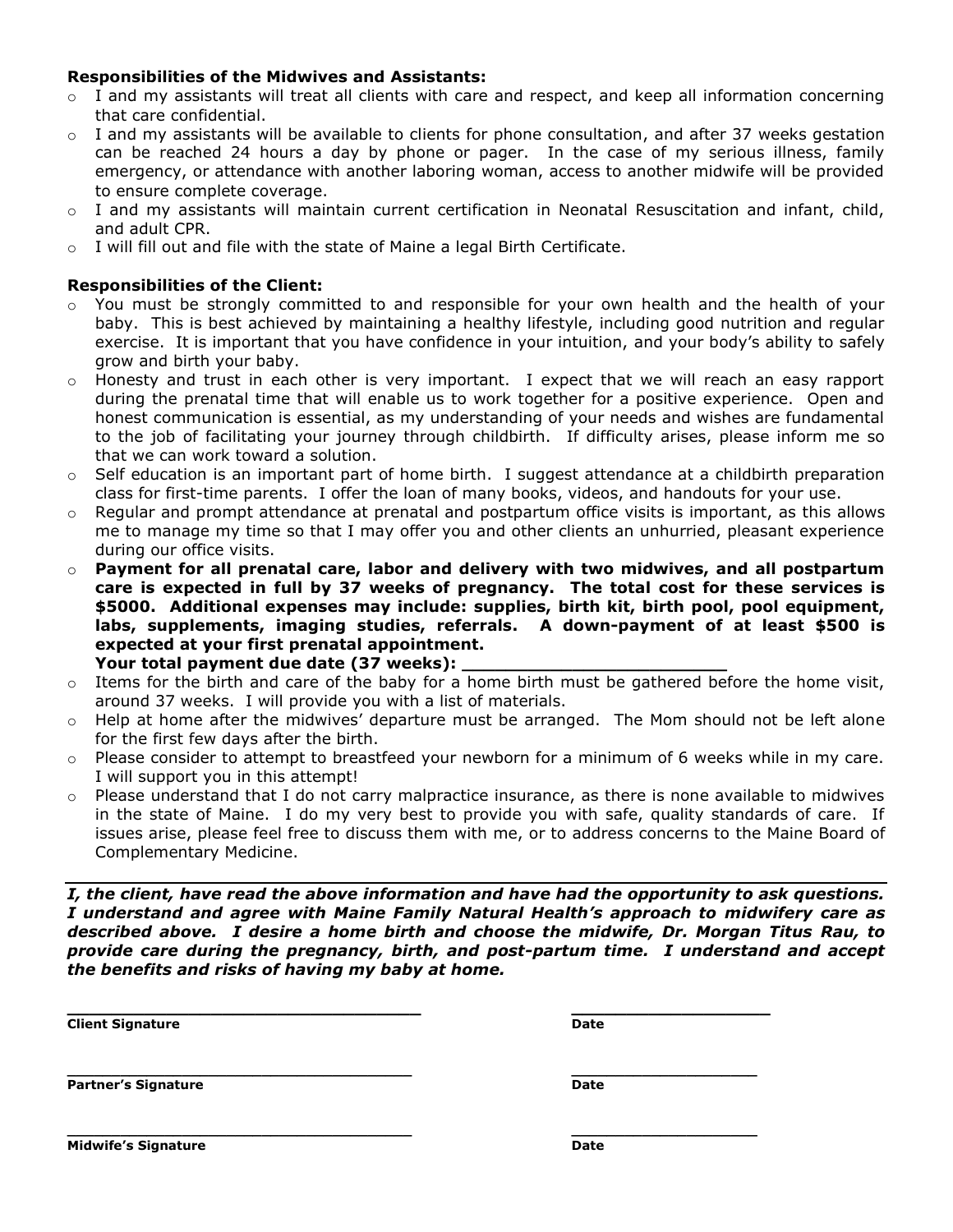## **Midwifery Care Schedule**

| Consult                                          | Interview                       | A free initial consultation to give parents and the midwife time to answer questions,<br>share concerns, and meet one another.                                                                                                                                                                                                                                                               |
|--------------------------------------------------|---------------------------------|----------------------------------------------------------------------------------------------------------------------------------------------------------------------------------------------------------------------------------------------------------------------------------------------------------------------------------------------------------------------------------------------|
| <b>First Prenatal</b>                            | <b>Initial Visit</b>            | Prenatal exam. Family, health, and OB/GYN history is obtained.<br>Information is given on health, lifestyle, nutrition, and exercise for a healthy<br>pregnancy. Blood work for prenatal panel is generally drawn at this time.<br>Prenatal appointments are scheduled.                                                                                                                      |
| Monthly up to 32<br>weeks                        | <b>Prenatal Exam</b>            | Prenatal exams occur once a month and include blood pressure, weight, and<br>urine check, fundal height measurement to check fetal growth, listening to the<br>baby's heart beat, and discussion of current questions and concerns.                                                                                                                                                          |
| 10-20 weeks                                      | <b>Screening Tests</b>          | Genetic tests are offered to determine possible birth defects of the baby.<br>20 week Ultrasound is offered to detect birth defects.                                                                                                                                                                                                                                                         |
| 28 weeks                                         | Prenatal Exam                   | Blood work screening for gestational diabetes and anemia are offered.<br>Antibody titer and Rhogam are offered to Rh negative mothers.<br>Childbirth education classes or hypnobirthing classes are suggested.                                                                                                                                                                               |
| 32 weeks                                         | Prenatal Exam                   | Prenatal visits are now every two weeks until 36 weeks.                                                                                                                                                                                                                                                                                                                                      |
| 34 weeks                                         | Couple's Visit<br>Prenatal Exam | Prenatal and Couple's visit. Discussion with couple regarding labor and delivery,<br>becoming parents, and a time for questions and concerns.<br>Birth kit order forms and a labor supply list are given to parents.                                                                                                                                                                         |
| 36 weeks                                         | Prenatal Exam                   | Prenatal visits are now weekly until the birth.<br>A vaginal culture is offered at this visit to rule out Group B Strep infection.<br>Rh antibody titer may be repeated on Rh negative mothers.                                                                                                                                                                                              |
| 37 weeks                                         | Home Visit<br>Prenatal Exam     | Home visit with a prenatal exam.<br>Parents meet the entire birth team (midwives and apprentices).<br>The birth plan is reviewed and emergency protocols discussed.<br>Any other birth attendants are encouraged to attend the home visit.<br>All midwifery fees are to be completely paid by this time.                                                                                     |
| 38-42 weeks                                      | <b>Prenatal Exams</b>           | Prenatal visits continue weekly until the birth.<br>If the mother has not gone into labor, a biophysical profile is offered after 40 weeks to<br>check on the health of the baby and placenta.                                                                                                                                                                                               |
| Delivery,<br>Labor,<br>Postpartum<br>and<br>Care | Birth!                          | Birth attendants remain in the home for 3-5 hours after the birth to ensure that<br>mother and baby are stable and healthy.<br>The baby is weighed, measured, and examined.<br>Vitamin K and an antibiotic eye ointment are offered for the baby.<br>The mother is given help with breastfeeding as needed.<br>Postpartum assistance is given, including suturing of the perineum if needed. |
| Day 2-3                                          | Home Visit                      | Assessment of the health and well-being of mother and baby.<br>Maternal and newborn care is provided at home.<br>The Birth Certificate is filled out and filed.<br>Newborn Metabolic Screening test is offered.                                                                                                                                                                              |
| Week 1                                           | Home Visit                      | Assessment of the health and well-being of mother and baby.<br>Second dose of oral Vitamin K is offered for the baby.                                                                                                                                                                                                                                                                        |
| Week 2                                           | Home Visit                      | Assessment of the health and well-being of mother and baby.<br>Third dose of oral Vitamin K is offered for the baby.                                                                                                                                                                                                                                                                         |
| Week 6                                           | Office Visit                    | Assessment of the health and well-being of mother and baby.<br>Fourth dose of oral Vitamin K is offered for the baby.<br>Family Planning is discussed. Pap smear is offered if needed.                                                                                                                                                                                                       |